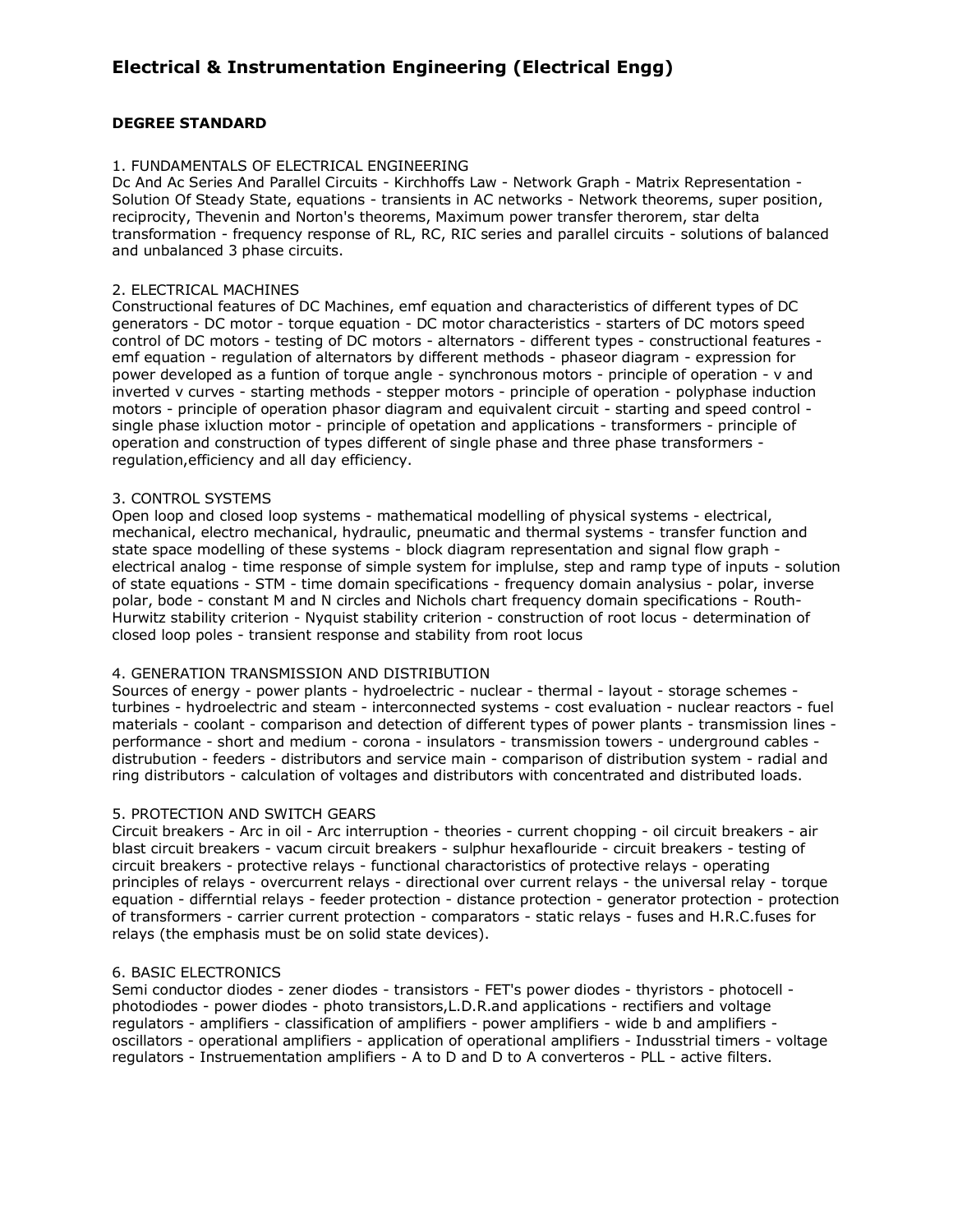# **Electrical & Instrumentation Engineering (Electrical Engg)**

# 7. DIGITAL TECHNIQUES

Number systems used in Digital electronics -weighted binary codes - non weighted codes - crror detection and correction,alpha numeric codes,BCD- development of Boolean algebra - truth fuctions reading boolean expression - Boolean expansions and logic diagrams - Minterms - tables and maps solving digital probleme - Map reduction techniques - sum of products from hybrid function - multiple out put minimizations - tabular minimisations - sequential logic - flip/flops - digtal counter - ripple counter - logi c gates - mutliplexers, demultiplexers and decoders , code converters - arithmetic funcrioons - shift registers - semi conductormemory elements - PLA.

# 8. NETWORK ANALYSIS

One port and two port networks - driving point impedance and admittance of one port network - open circuit impedance and short circuit admittance of two port network - transfer impedance and admittance - A,B,C,D parameters - impedence matching - filters - character istic of ideal filters - low pase and High pass filters - attenuation and phase shift - bandpass filter - elements of network synthesis - realiability of one port, hurwitz polynomical positive real function - necessary and sufficient conditions for positive real function - testing a positive real function proporties - synthesis of RL RC and LC driving point impedances.

# 9. ELECTRICAL MEASUREMENTS

Measurement of voltage and current - permanent magnet moving coil and moving ion meters dynamometer type - thermocouple and rectifier typ;e instrument of power and energy - dynamometer type wattmeter and induction type energy meter - single phase and three phase - testing and calibration of energy meter - power factor meter - magnetic measurement - ballistic galvanometer and fluxmeter - BH curve - permeability measurement - current and voltage transformers - use of instrument transformers with wattmeters - KVA and KVAR metrts - maximum demand indicators - Megger.

# 10. ELECTRONIC MEASUREMENTS

BJT, FET and MOSFET voltmerters - solid state multimeter - DMM - audio and Radio frequency signal generators - AM signal generator - function generator - wave anlyzer - spectrum analyser - frequency measurement - measurement of period and time - phase angle measurement - bridge type of measurements - recording instruments - display instruments - general purpose oscilloscope multitrace display - digital storage - sampling oscilloscope - sychroscope.

#### PAPER -II

# 1.MEASUREMENT SCIENCE

Static characteristics of measuring instruments - accuracy, precision snesitivity,non-linerarity, hysteresis - dynamic characteristics - I order and II order instruments - Standards andcalibration errors and error analysis.

# 2. TRANSDUCERS

Variable resistance transducers - potentiometer, strain gauge RTD, thermistor, hygrometer - Variable inductance transducers - LVDT - variablpe relectance accelerometer - variable capacitance tranaducers for differential pressure, sound and thickness measurement - piezoelectric transducer - smart tranaducors.

#### 3. MECHANICAL MEASUREMENTS

Characteristics of instruments for measurement of displacement, velocity, acceleration, force, torque and vibration.

#### 4. INDUSTRIAL INSTRUMENTS

Temperature measurement - thermocouples, cold-junction compensation for thermocouple, radiation and optical pyrometers - pressure measurements - bourdon gauge, bellows, diaphragme, differential pressure transmitter, vacum gauges, melead gauge, prani gauge - flow measurement - office meter, venturimeter, electro magnetic flow meter, ultrasonic flow meter, rotameter positive displacement meters,mass flowmeters.